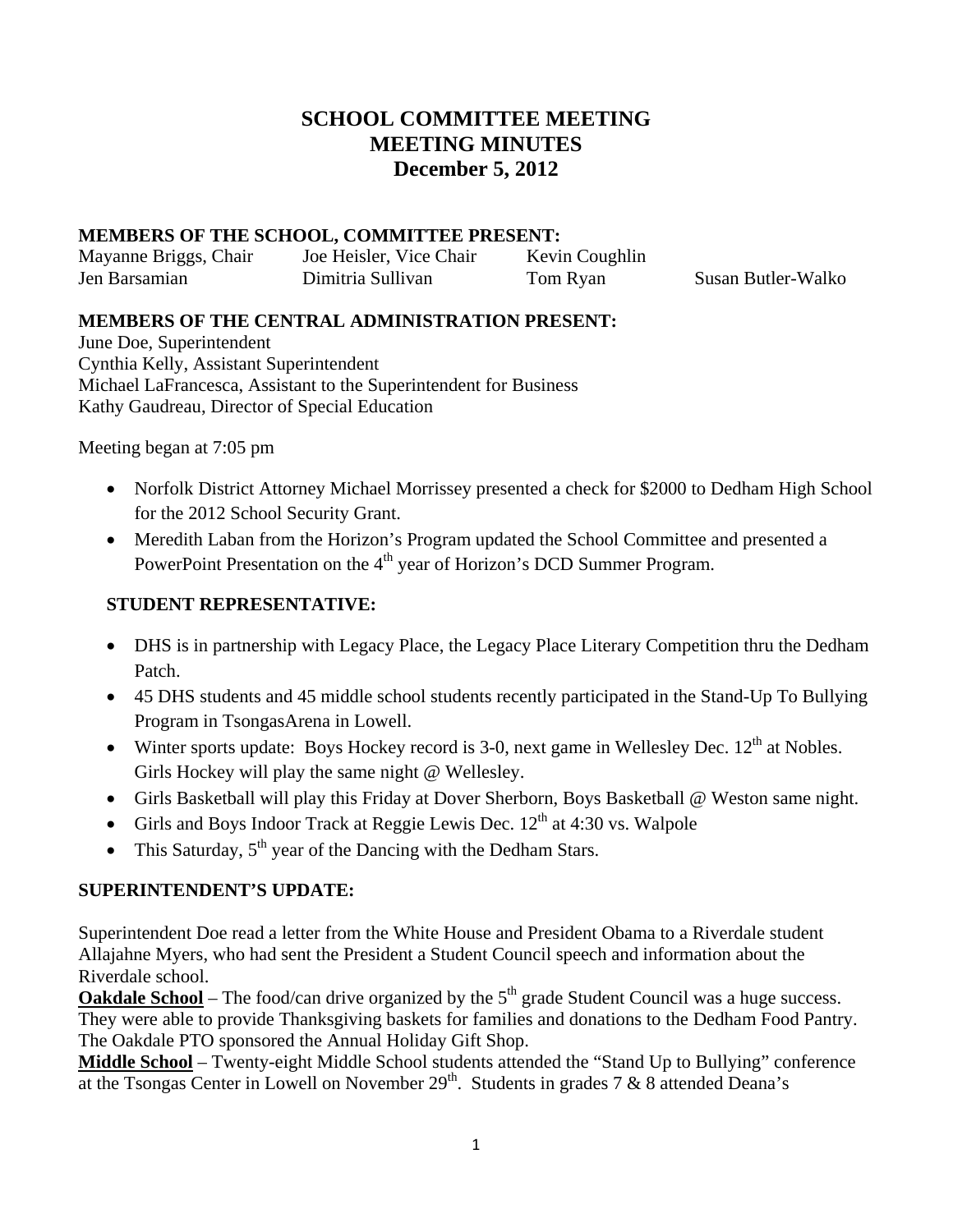Educational Theatre focusing on bullying prevention and awareness, provided by the Dedham Education Foundation and the DMS Parent Group. The DMS student council coordinated another successful food drive, close to 1600 items were collected for the Dedham Food Pantry. December  $6<sup>th</sup>$  – Annual DMS Talent Show. December  $7<sup>th</sup>$  – Grade 7 and 8 dance.

**Riverdale School** – Fifth grader Cookie Duncan wrote a poem that was published in the Hutch 9, a magazine published by the Blue Bunny in Dedham. The book fair was held this week. December 11 Riverdale will host evening parent-teacher conferences. Parents should contact their children's teachers for conference appointments.

**Greenlodge School** – Students were treated with a visit to the Earth Balloon last Thursday. Students were able to view satellite pictures of mountains, rivers, deserts, rain forests, islands, and oceans. The Winter Concert will be held on December 19<sup>th</sup>. Parent Teacher Conferences will be held December 11.

**ECEC** – On Friday evening, the PTO is hosting the annual reading of the Polar Express. The Annual bookfair will be held on Dec. 10-14.

### **REPORTS:**

Middle School Curriculum Update: The Middle School implemented a new Science and Engineering Program this year. Principal Gately, Teacher Mary Belge and many students reported that the program is successful.

FY14 Capital Budge Report – Mr. LaFrancesca and Mr. Taissir Alani presented the 5 year Capital Plan for the schools. The Town Capital Plan will be presented at a later date. Completed projects were discussed. Mr. Langenhorst presented information regarding the plan to purchase new computers. Motion to approve FY14 budget made by Mr. Coughlin, seconded by Mrs. Butler-Walko. Roll call vote taken, Mayanne Briggs-Yes, Joe Heisler - YES, Kevin Coughlin-Yes, Jen Barsamian-Yes , Dimitria Sullivan-Yes, Tom Ryan-Yes, Susan Butler-Walko-Yes. Voted unanimous to move forward with FY14 budget.

**Field Trip Request:** Motion to approve field trip to Panama with Ms. O'Regan and Ms. Magnan made by Mr. Heisler and seconded by Mrs. Sullivan. Roll call vote: Mayanne Briggs-Yes, Joe Heisler - YES, Kevin Coughlin-Yes, Jen Barsamian-Yes, Dimitria Sullivan-Yes, Tom Ryan-Yes, Susan Butler-Walko-Yes. Voted unanimous.

#### **CHAIRS UPDATE:**

Continuing special education visitations with Special Education Director Kathy Gaudreau and town officials.

#### **NEW BUSINESS:**

Mr. Ryan requested to post a Policy Sub Committee Meeting regarding bus fees and increases.

#### **OLD BUSINESS:**

None

### **DONATIONS:**